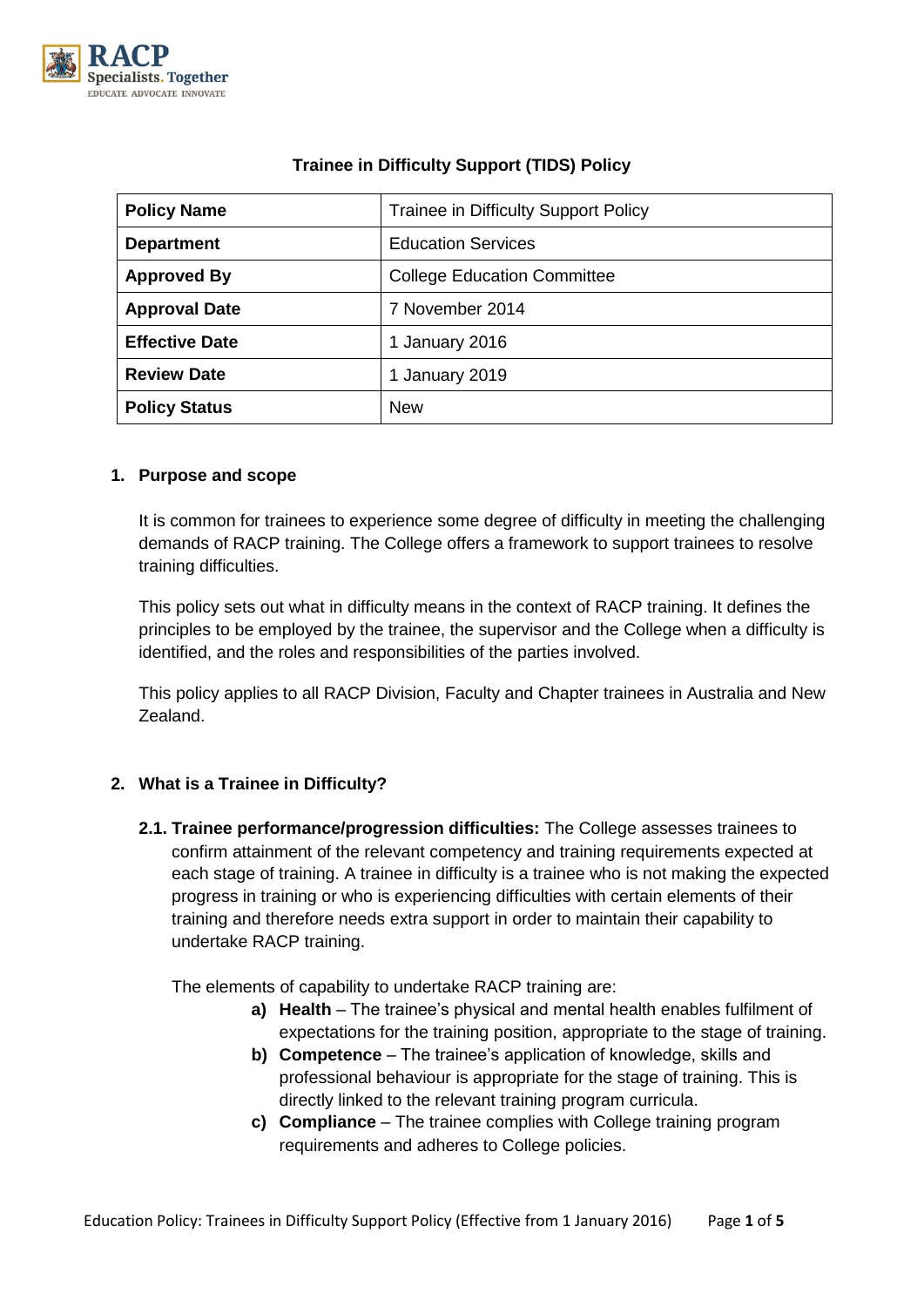

Failure to demonstrate capability to undertake RACP training is grounds for discontinuation from the training program.

**2.2. Training setting or trainee/supervisor relationship difficulties:** Issues which impact on training may not be connected to the individual capability of the trainee and instead may relate to the training setting or the trainee/supervisor relationship. A trainee may need support from the College to facilitate resolution of these types of difficulties.

### **3. Principles for supporting Trainees in Difficulty**

The College has established the following principles to enable the resolution of difficulties encountered in RACP training:

#### **3.1. Patient and trainee safety as a priority**

Patient and trainee safety take precedence over all other considerations. Employers and clinicians are bound by mandatory notification requirements to the Medical Board of Australia (MBA) or Medical Council of New Zealand (MCNZ) as appropriate. Reportable behaviours are dealt with directly by the MBA or MCNZ, and not by the College.

#### **3.2. Centred on educational progress and professional development**

The College is concerned with ensuring a quality training setting and facilitating trainees' progress towards attainment of RACP standards. The College will endeavour to collaborate with employers on difficulties which are of mutual concern.

#### **3.3. Early intervention wherever possible**

The difficulty is identified as early as possible, with appropriate and timely intervention to maximise the opportunity for resolution.

#### **3.4. Local remediation wherever possible**

Trainees and supervisors are best placed to negotiate and implement individually tailored support strategies. Involvement of supervisor colleagues, including the training program director or equivalent is appropriate, particularly if the difficulty relates to the training setting or trainee/supervisor relationship. The relevant College committee will review training difficulties which were not resolved by local interventions.

#### **3.5. Fair and transparent processes easily accessible by all parties**

The College has a fair and transparent process for enabling the resolution of training difficulties. Information about the process is easily accessible by all parties involved.

#### **3.6. Transfer of important educational information**

To facilitate ongoing support, information about a trainee's educational progress and performance, and any existing support arrangement is transferred between College supervisors and Fellows. This transfer should be only between those College supervisors and Fellows directly involved in the training of a particular trainee and should occur from one training rotation to the next. College staff may facilitate the transfer of educational information.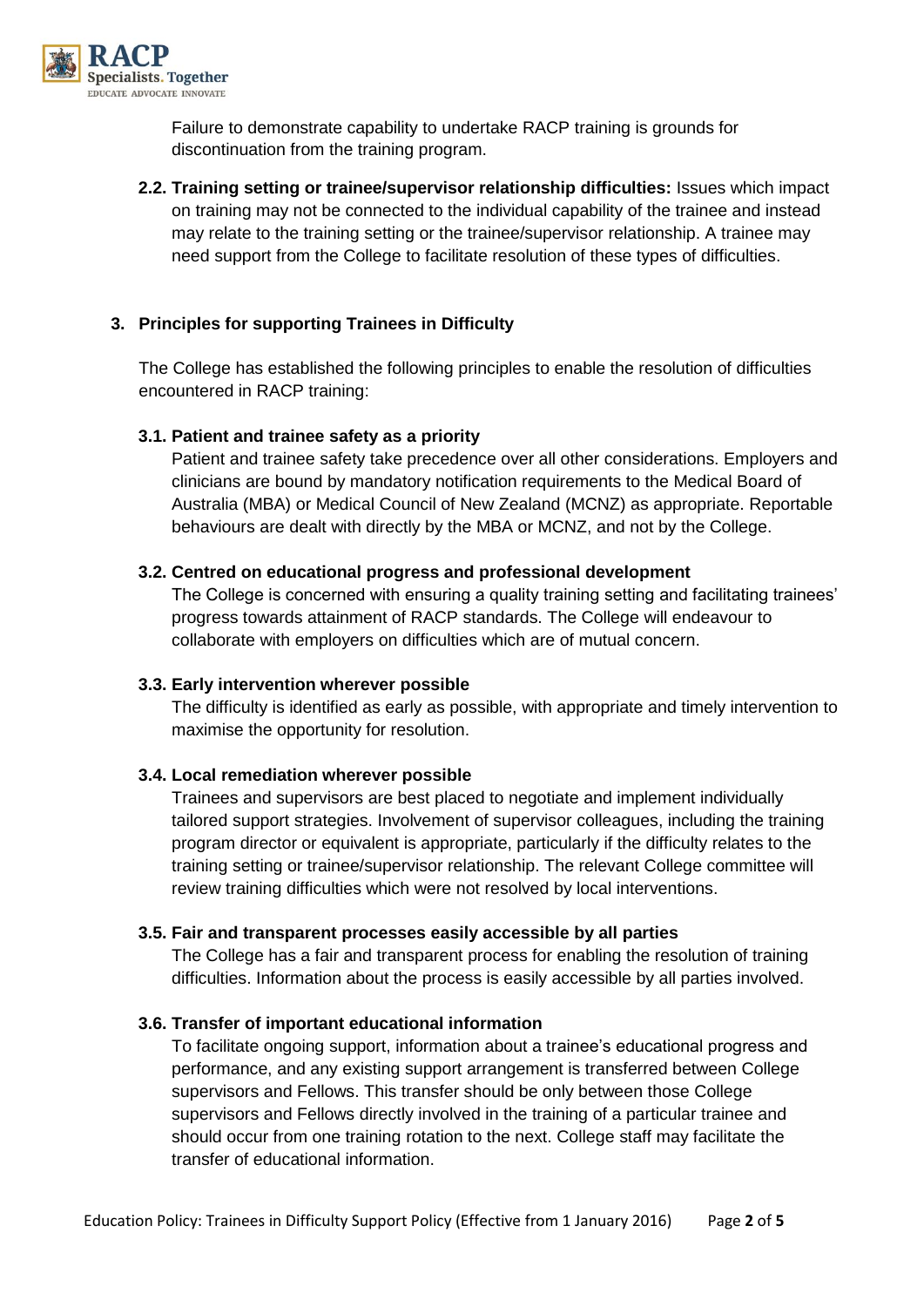

### **3.7. Support focused**

The College facilitates appropriate support and guidance within available resources to enable trainees to maintain their capability to undertake physician training within a quality training setting.

### **3.8. Centred on solutions**

Attempts to support a trainee in difficulty are centred on solutions within available resources with the aim of resolving the difficulty and facilitating satisfactory progress in RACP training. The trainee is an active participant throughout the process.

### **4. Framework for supporting Trainees in Difficulty**

The College has a formal process for dealing with identified trainee difficulties. This framework, called the Trainee in Difficulty Support Process, comprises the key elements of identification, evidenced based assessment and diagnosis, support and management, and committee review and decision (refer Trainee in Difficulty Support Process).

#### **5. Roles and Responsibilities**

### **5.1. Trainees**

Trainees play a key role in managing and directing their own learning within the framework of a supportive learning environment and RACP training program. Trainees are required to:

- **a)** Be aware of, and refer to their employer's workplace policies. Employment issues and the management of these are the responsibility of the employer and not the College.
- **b)** Notify their employer regarding workplace difficulties as early as possible following identification.
- **c)** Maintain their capability to undertake physician training as outlined in item 2.
- **d)** Actively seek and receive feedback on their performance and progress in training.
- **e)** Actively participate in the Trainee Support Process. This includes implementing an agreed Improving Performance Action Plan, if required, to resolve an identified difficulty.
- **f)** Attempt to resolve the difficulty in the training setting, in collaboration with their supervisors/Training Program Director, before notifying the College.
- **g)** Notify the College about an unresolved training setting or supervision difficulty.

#### **5.2. Supervisors**

Supervisors have responsibilities to both the College and the trainee's employer. Supervisors have the following responsibilities:

**a)** Be aware of, and refer to their employer's workplace policies. Employment issues and the management of these are the responsibility of the employer and not the College.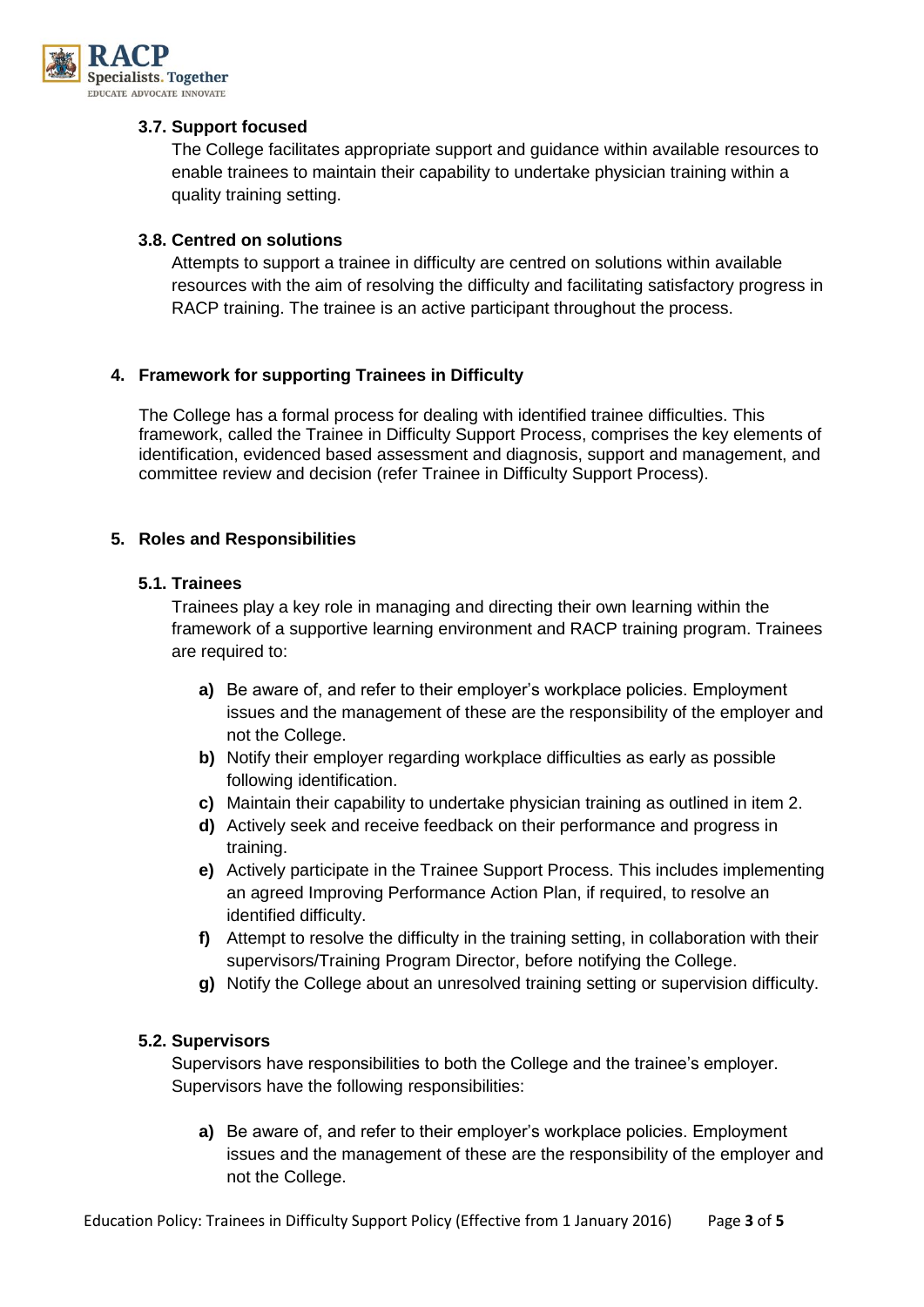

- **b)** Notify their employers of any workplace difficulties that have been identified.
- **c)** Provide frequent and constructive feedback to the trainee regarding their performance and progress in training.
- **d)** Directly support trainees who encounter difficulty in training. They play a vital role in facilitating resolution of such difficulties.
- **e)** Notify the relevant training committee where an educational difficulty needs to be reviewed and monitored.
- **f)** Ensure that ongoing support is delivered to the trainee in difficulty where a trainee moves between departments or training settings. This includes the handover and implementation of an existing Improving Performance Action Plan or development of a new plan in collaboration with the trainee.
- **g)** Notify the College about an unresolved training setting or supervision difficulty.

### **5.3. Training Program Directors**

The training program director at the accredited training setting has an important role in assisting the trainee in difficulty and their supervisor to resolve the difficulty and/or address the training or supervision issue. The role of training program directors includes:

- **a)** Actively monitor trainee progression, supervision and training setting issues to improve training quality.
- **b)** Provide advice, support and management oversight to supervisors in the training setting who are supporting trainees in difficulty.
- **c)** Provide advice and support to trainees experiencing difficulty.
- **d)** Provide advice and support with the resolution of difficulties that may arise with the trainee-supervisor relationship.
- **e)** Ensure the appropriate workplace policies are adhered to, and involve Human Resources personnel when required.

## **5.4. Employers**

- **a)** Employers have industrial obligations and responsibilities; this includes the management of all employment issues, including performance management and disciplinary matters in a timely, fair and objective way. Such matters may include, but are not limited to, sexual misconduct, drug and alcohol abuse, breaches of work policies, unacceptable standard of work, health issues, work hours and conditions, workplace bullying, harassment, and discrimination.
- **b)** Accredited training settings must meet the College's accreditation standards regarding the provision of a quality environment for RACP training. The College will endeavour to work collaboratively with employers where a difficulty is both an employment issue and a training difficulty.

#### **5.5. College Committees and Training Support function**

## **a) College Training Committees**

College training committees are responsible (as per their relevant Terms of Reference) for monitoring an individual trainee's progress throughout the duration of a training program, and across training rotations, settings and supervisors. They are also responsible for monitoring an individual trainee's capability to undertake and continue in physician training.